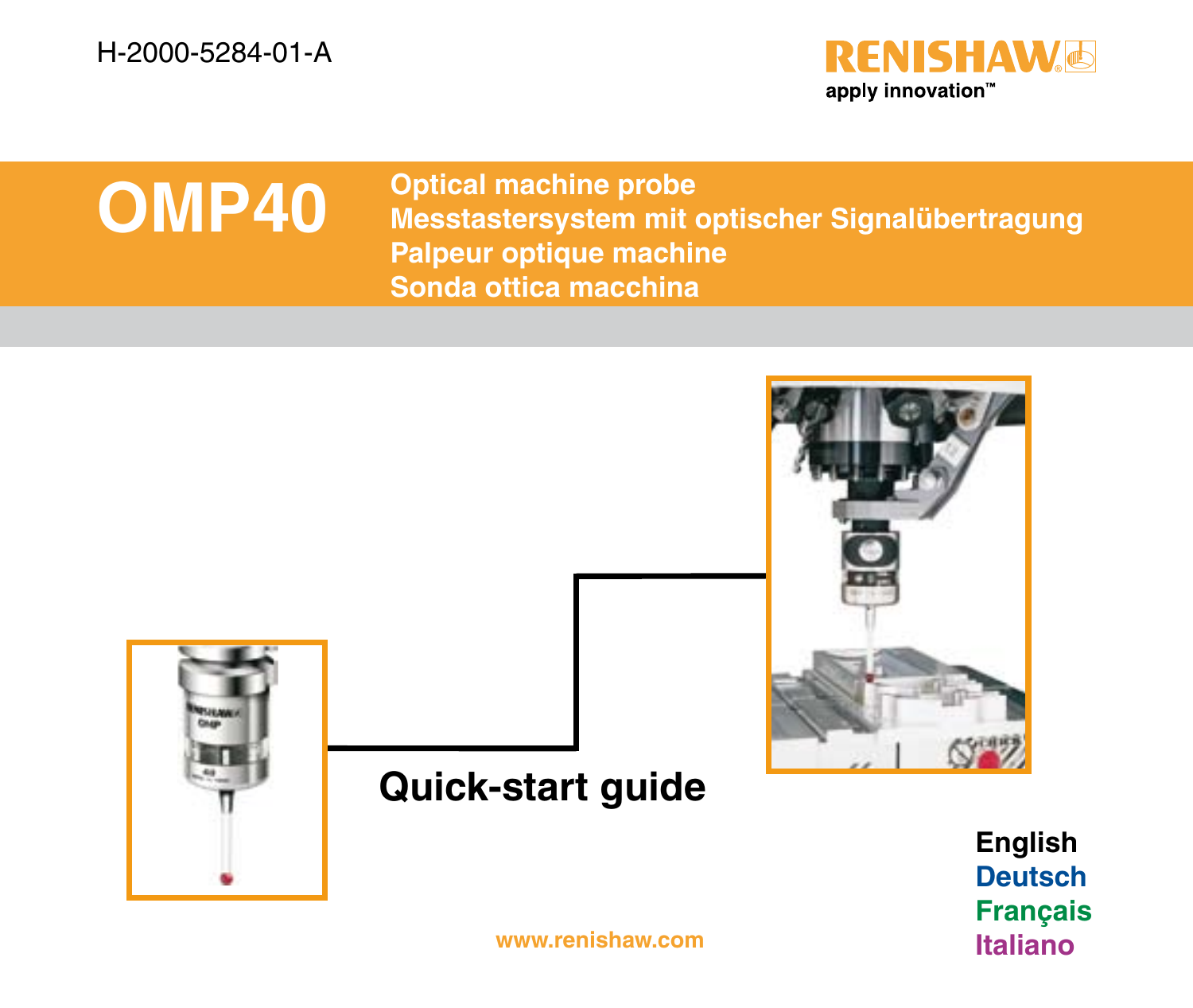## **2**

### **EN D**

© 2001 - 2006 Renishaw plc. All rights reserved.

This document may not be copied or reproduced in whole or in part, or transferred to any other media or language, by any means, without the prior written permission of Renishaw.

The publication of material within this document does not imply freedom from the patent rights of Renishaw plc.

#### **Disclaimer**

Considerable effort has been made to ensure that the contents of this document are free from inaccuracies and omissions. However, Renishaw makes no warranties with respect to the contents of this document and specifically disclaims any implied warranties. Renishaw reserves the right to make changes to this document and to the product described herein without obligation to notify any person of such changes.

#### **Trademarks**

**RENISHAW**® and the probe emblem used in the RENISHAW logo are registered trademarks of Renishaw plc in the UK and other countries.

**apply innovation™** is a trademark of Renishaw plc.

All other brand names and product names used in this document are trade names, service marks, trademarks, or registered trademarks of their respective owners.

Renishaw part no: H-2000-5284-01-A

#### Issued: May 2006

© 2001 - 2006 Renishaw plc. Alle Rechte vorbehalten.

Dieses Dokument darf ohne vorherige schriftliche Genehmigung von Renishaw weder ganz noch teilweise kopiert oder vervielfältigt werden, oder auf irgendeine Weise auf andere Medien oder in eine andere Sprache übertragen werden.

Die Veröffentlichung von Material dieses Dokuments bedeutet nicht die Befreiung von Patentrechten der Renishaw plc.

#### **Haftungsausschluss**

Es wurden beträchtliche Anstrengungen unternommen, um sicherzustellen, dass der Inhalt dieses Dokuments vollständig und fehlerfrei ist. Renishaw übernimmt jedoch keine Garantien für den Inhalt dieses Dokuments und lehnt insbesondere jede abgeleitete Gewährleistung ab. Renishaw behält sich vor, jederzeit und ohne vorherige Ankündigung, die technischen Daten der in diesem Handbuch beschriebenen Komponenten zu verändern und zu verbessern.

#### **Warenzeichen**

**RENISHAW**® sowie das Tastersymbol im Logo von RENISHAW sind registrierte Warenzeichen von Renishaw plc. im Vereinigten Königreich und in anderen Ländern.

**apply innovation™** ist ein eingetragenes Warenzeichen der Renishaw plc.

Alle Handelsnamen, Firmennamen und Produktnamen sind Warenzeichen oder eingetragene Warenzeichen ihrer jeweiligen Besitzer.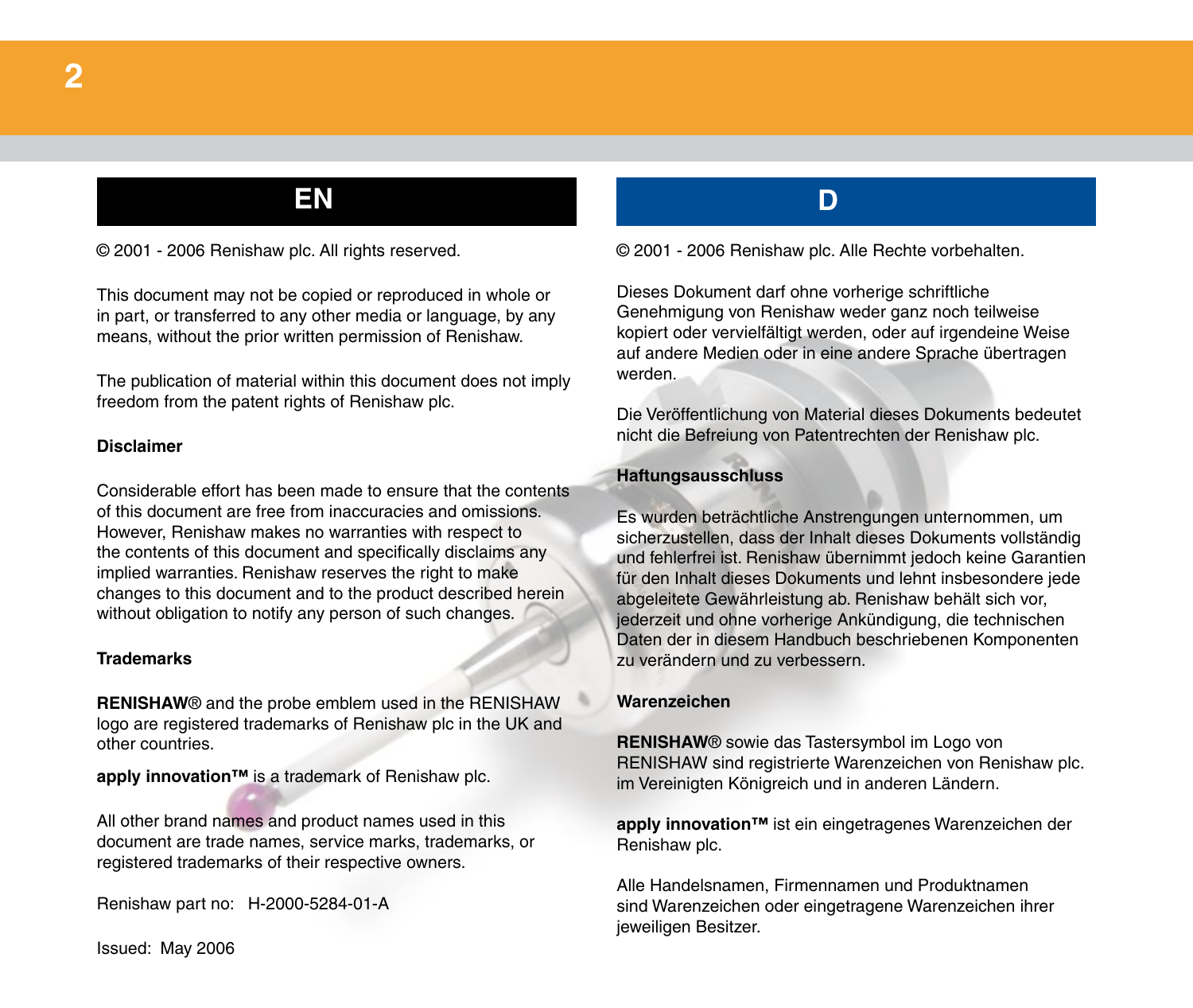### **3**

© 2001 - 2006 Renishaw plc. Tous droits réservés.

Ce document ne peut être copié ni reproduit, dans sa totalité ni en partie, ni transféré sous une autre forme ou langue, par des moyens quelconques, sans l'autorisation écrite de Renishaw. La publication d'informations contenues dans ce document n'implique en aucun cas une exemption des droits de brevets de Renishaw plc.

#### **Dénégation**

Un effort considérable a été fourni afin d'assurer que le contenu de ce document ne contient aucune omission ni inexactitude. Cependant, Renishaw ne garantit aucunement le contenu de ce document et dénie en particulier toutes garanties supposées. Renishaw se réserve le droit d'apporter des modifications à ce document et au produit qu'il décrit sans obligation d'en informer quiconque.

#### **Marques de fabrique**

**RENISHAW**® et l'emblême de capteur utilisée dans le logo RENISHAW sont des marques déposées de Renishaw plc au Royaume Uni et dans d'autres pays.

**apply innovation™** est une marque de Renishaw plc.

Tous les noms de marques et noms de produits utilisés dans ce document sont des marques de commerce, marques de service, marques de fabrique ou marques déposées de leurs propriétaires respectifs.

### **F IT**

© 2001 - 2006 Renishaw plc. Tutti i diritti riservati.

È vietato copiare, riprodurre o trasmettere alcuna parte del documento in qualsiasi forma ed in qualsiasi lingua, per qualsivoglia scopo e con qualsiasi mezzo, senza l'espresso consenso della Renishaw plc.

La pubblicazione del materiale qui contenuto non esonera l'utente dai diritti di brevetto della Renishaw plc.

#### **Limite di responsabilità**

Il presente documento è stato preparato con la massima attenzione per garantire che sia esente da errori ed omissioni. La casa non garantisce comunque la precisione delle informazioni qui contenute ed in particolare respinge la garanzia implicita. Renishaw plc si riserva il diritto di apportare modifiche al documento ed alle apparecchiature trattate senza incorrere in alcun obbligo di notifica.

#### **Marchi di fabbrica**

**RENISHAW**® e il simbolo della sonda utilizzato nel logo RENISHAW sono marchi registrati di Renishaw plc nel Regno Unito e in altri paesi.

**apply innovation™** è un marchio di Renishaw plc.

Tutti gli altri nomi dei marchi e dei prodotti utilizzati in questo documento sono marchi commerciali, marchi di assistenza, marchi o marchi registrati dei rispettivi proprietari.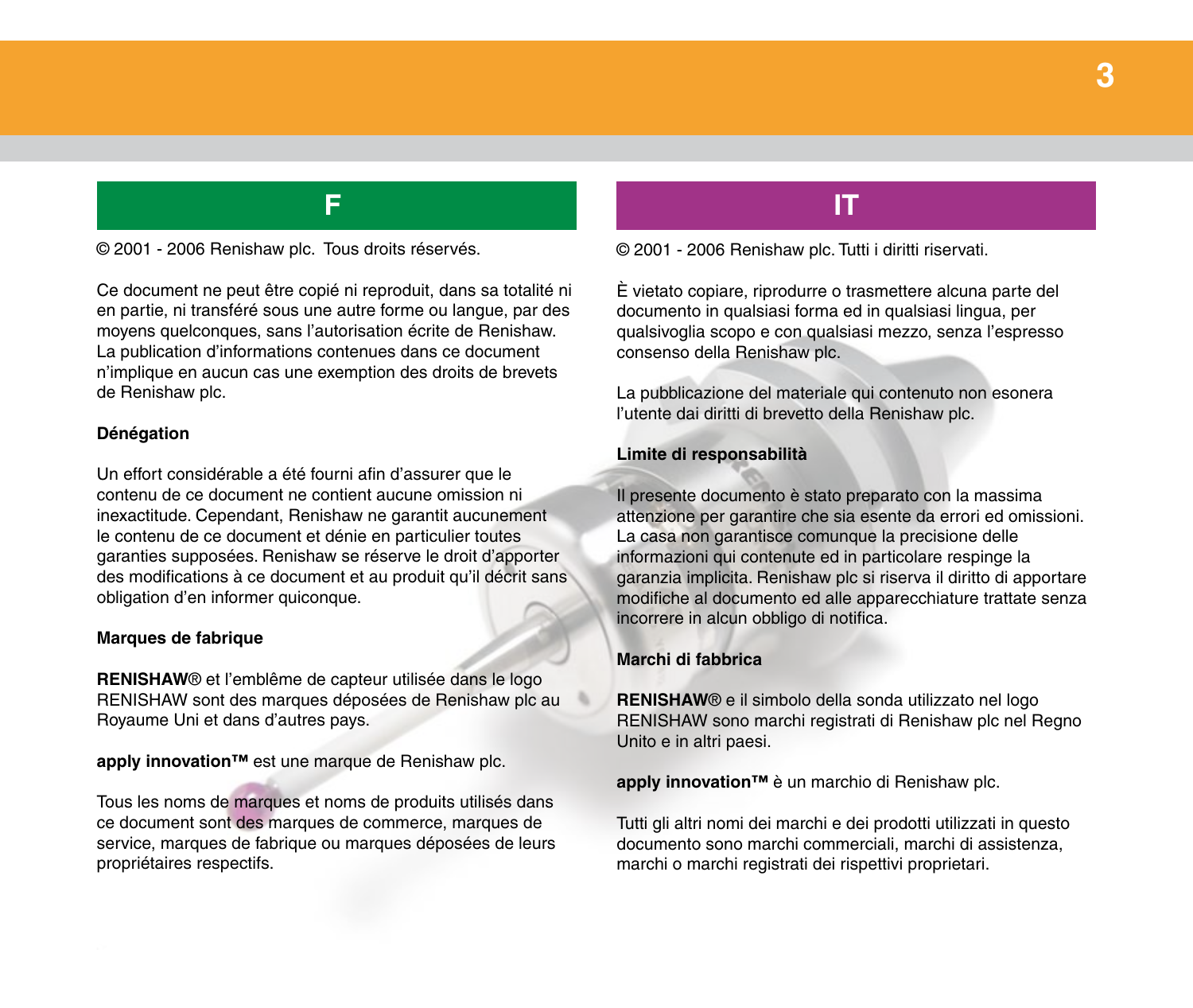#### **System components - Systembestandteile - Eléments du systéme - Componenti del sistema 4**

### Batteries - Batterien - Piles - Batterie

(½ AA Lithium Thionyl Chloride (3.6 V) x 2) (½ AA Lithium Thionylchlorid (3,6 V) x 2) (½ AA chlorure de lithium thionyle (3,6 V) x 2) ( $\frac{1}{2}$  AA Litio cloruro di tionile (3.6 V) x 2) **Ecocel:** TC-4511,  $\frac{1}{2}$  AA Litio cloruro di tionile (3.6 V) x 2)



TC-4521, TC-4531 **Saft:** LS 14250 C, LS 14250 **Sonnenschein:** SL-750 **Xeno:** XL-050F



**Dubilier:** SB-AA02 **Maxell:** ER3S **Sanyo:** CR 14250 SE **Sonnenschein:** SL-350, SL-550 **Tadiran:** TL-4902 TL-5902, TL-2150, TL-5101 **Varta:** CR 1/2 AA

| Stand-by life                                |                                | 5% usage - 72 mins/day                       |                                | Continuous use                               |                                             |
|----------------------------------------------|--------------------------------|----------------------------------------------|--------------------------------|----------------------------------------------|---------------------------------------------|
| Antonomie au repos                           |                                | 5% utilisation - 72 mins/jour                |                                | Utilisation continue                         |                                             |
| Stand-by-Lebensdauer                         |                                | 5% Nutzung - 72 Minuten/Tag                  |                                | Dauerbetrieb                                 |                                             |
| Durata in standby                            |                                | Utilizzo al 5% - 72 minuti/giorno            |                                | Utilizzo continuo                            |                                             |
| Typical (days)                               |                                |                                              |                                | Typical (hours)                              |                                             |
| Type (jours)                                 |                                |                                              |                                | Type (heures)                                |                                             |
| <b>Typisch (Tage)</b>                        |                                |                                              |                                | <b>Typisch (Stunden)</b>                     |                                             |
| Tipico (Giorni)                              |                                |                                              |                                | Tipico (Ore)                                 |                                             |
| Standard power<br>mode                       | Low power<br>mode              | Standard power<br>mode                       | Low power<br>mode              | Standard power<br>mode                       | Low power<br>mode                           |
| Mode d'alimentation<br>standard<br>Standard- | Mode<br>faible<br>consommation | Mode d'alimentation<br>standard<br>Standard- | Mode<br>faible<br>consommation | Mode d'alimentation<br>standard<br>Standard- | Mode<br>faible<br>consommation              |
| Power-Modus<br>Modalità di                   | Low-Power-<br><b>Modus</b>     | Power-Modus<br>Modalità di                   | Low-Power-<br>Modus            | Power-Modus<br>Modalità di                   | Low-Power-<br><b>Modus</b>                  |
| alimentazione<br>standard                    | Modalità a bassa<br>potenza    | alimentazione<br>standard                    | Modalità a bassa<br>potenza    | alimentazione<br>standard                    | <b>Modus</b><br>Modalità a bassa<br>potenza |
| 1900                                         | 1900                           | 115                                          | 175                            | 140                                          | 210                                         |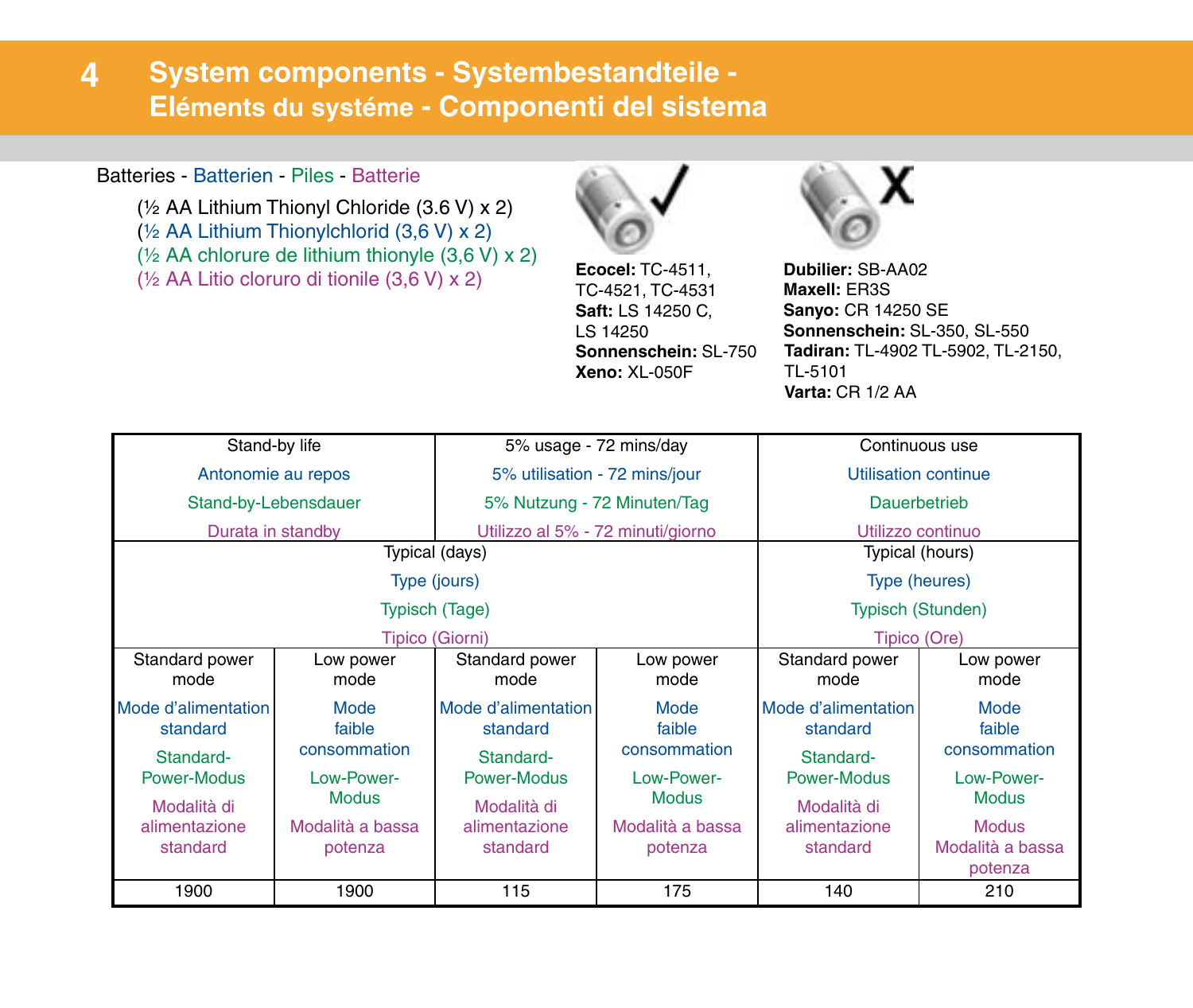### **Fitting the stylus - Montage eines Tastereinsatzes - Montage du stylet - Installazione dello stilo**

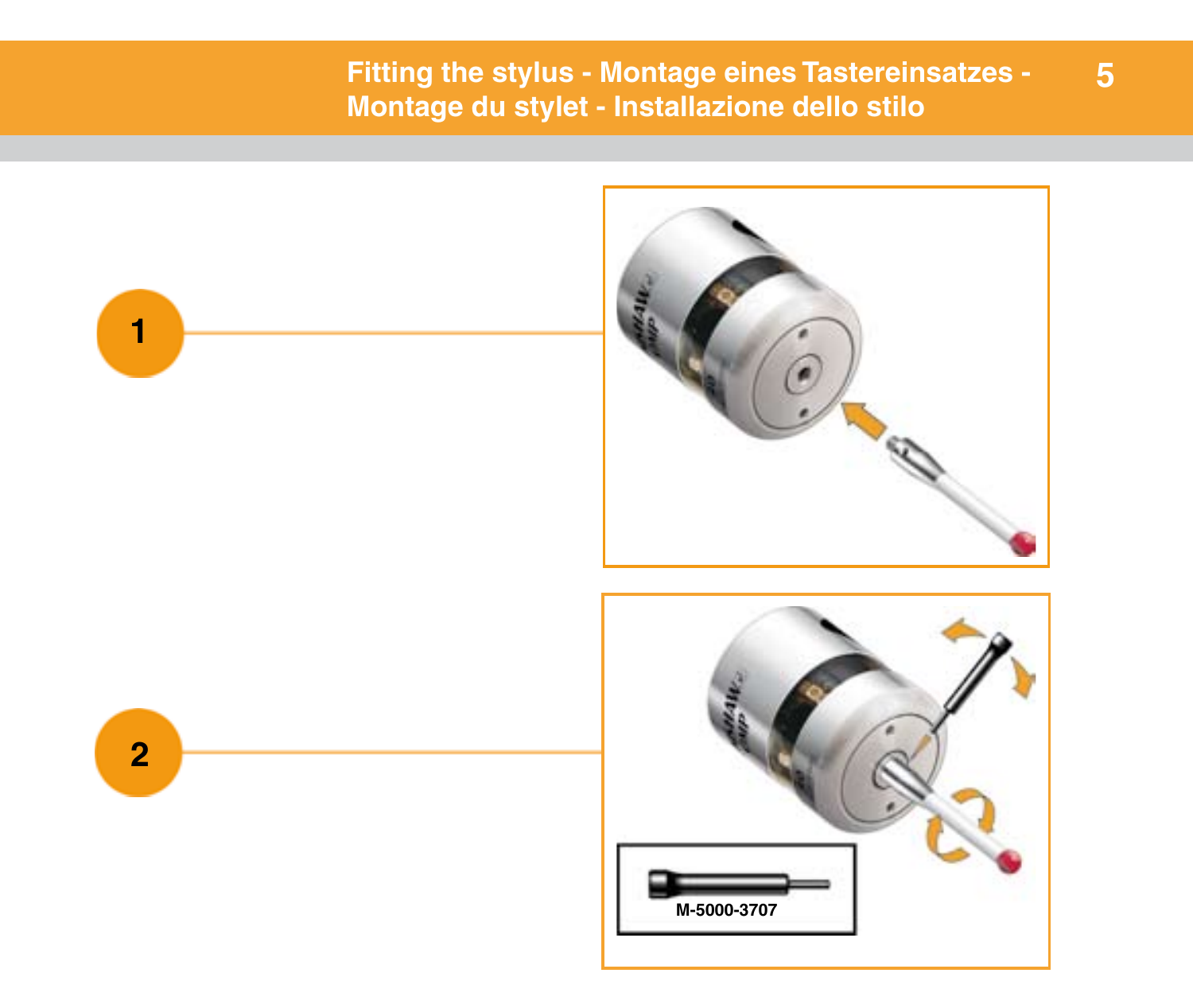#### **Installing the batteries - Batterien einsetzen - Introduire les piles -Inserire le batterie 6**

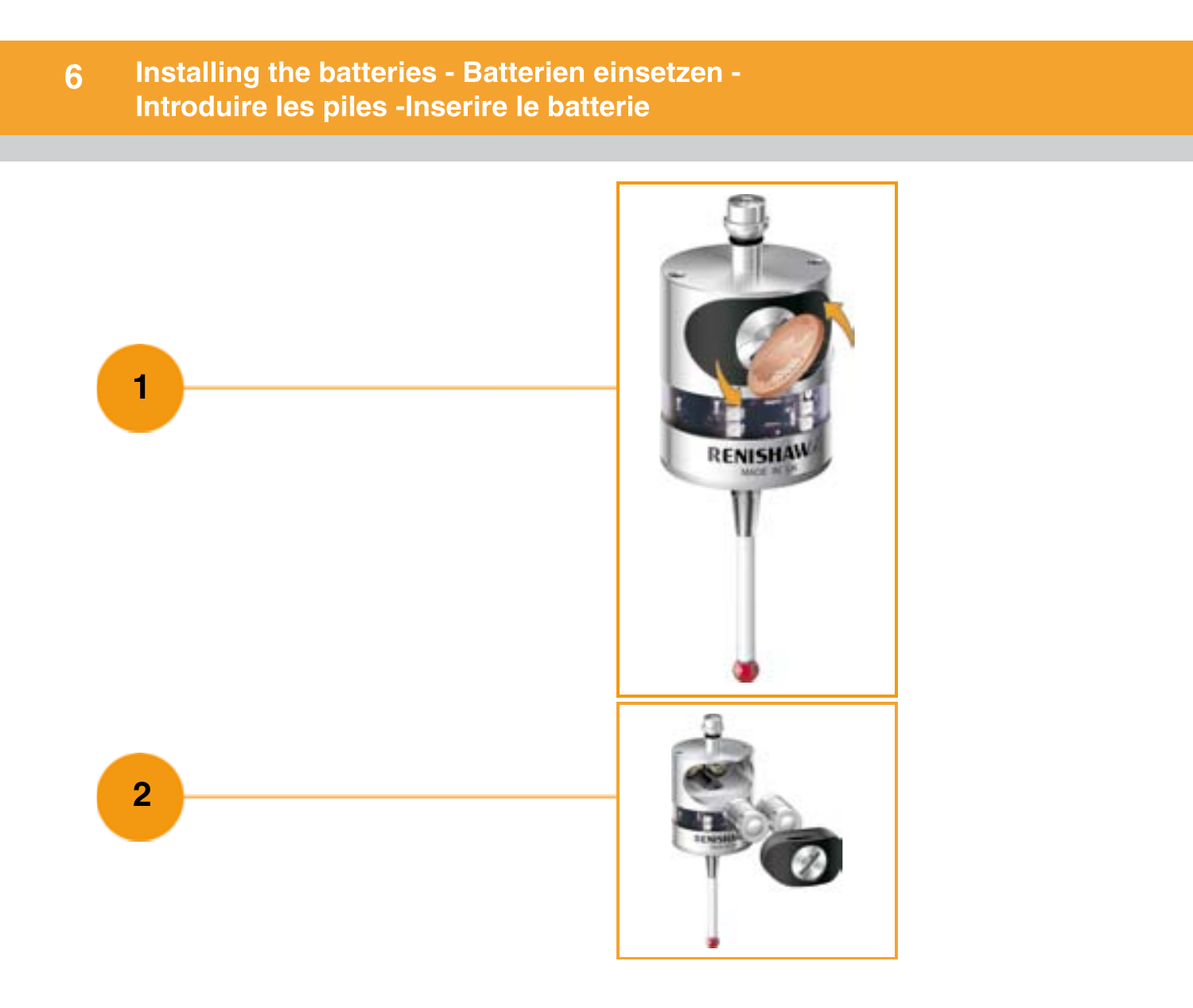### **Installing the batteries - Batterien einsetzen - Introduire les piles - Inserire le batterie**

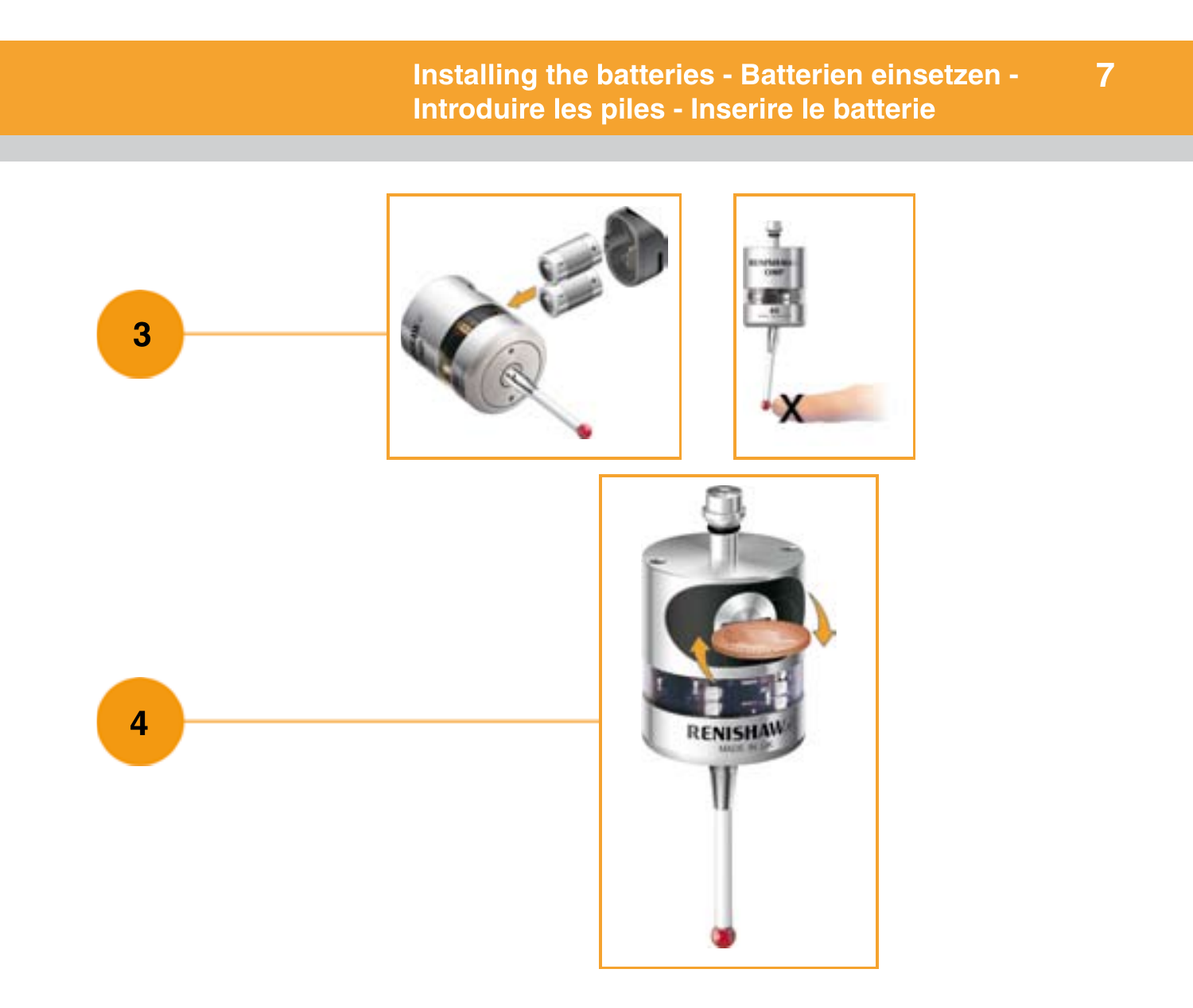**Reviewing the probe settings - Aktuelle Einstellungen des Messtasters anzeigen-Reviewing the probe settings - Aktuelle Einstellungen des Messtasters anzeigen - Vérification des réglages actifs du palpeur - Vérification des réglages actifs du palpeur - Revisione delle impostazioni della sonda Revisione delle impostazioni della sonda 8**

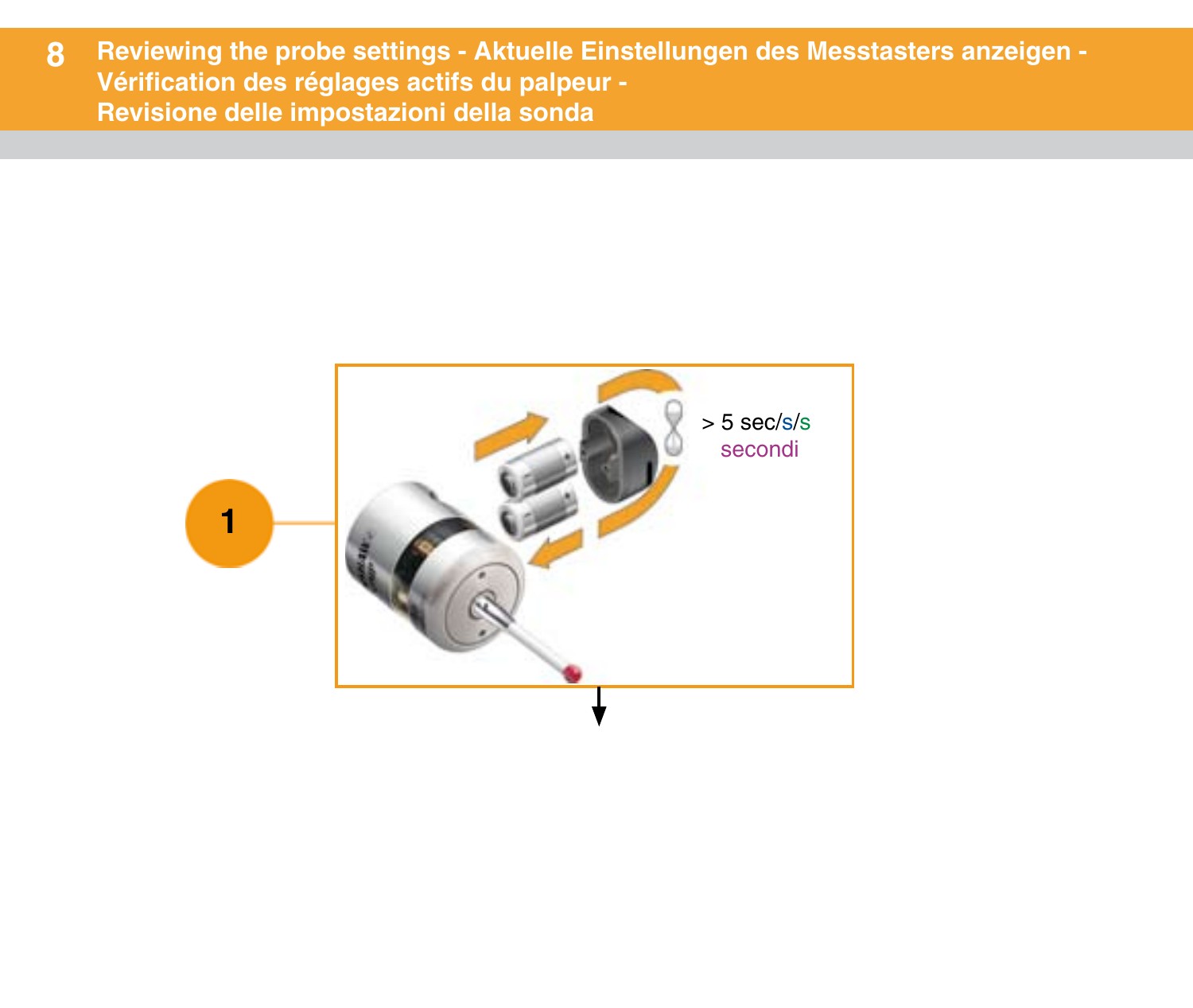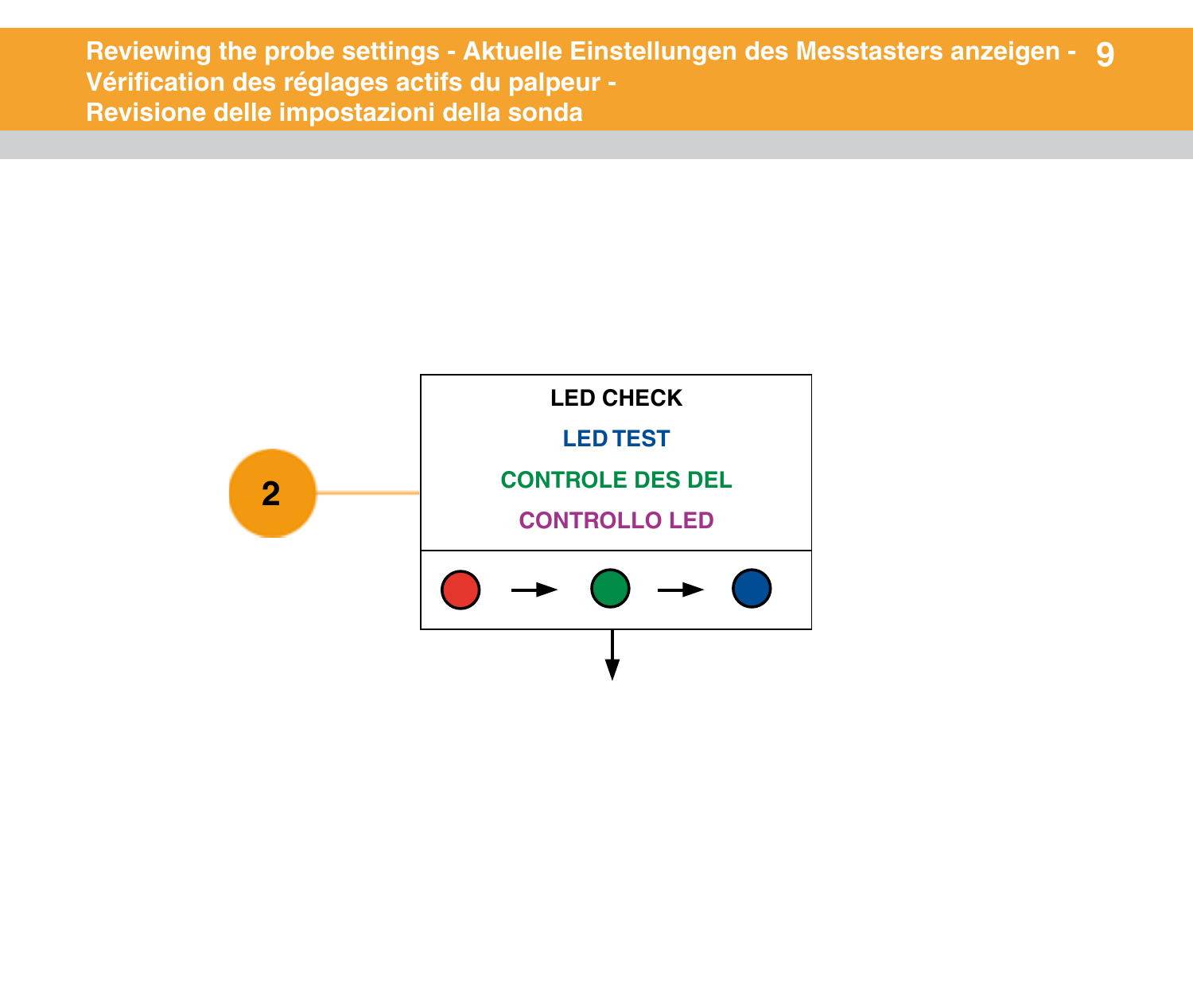**10** Reviewing the probe settings - Aktuelle Einstellungen des Messtasters anzeigen -**Vérification des réglages actifs du palpeur - Vérification des réglages actifs du palpeur - Revisione delle impostazioni della sonda Revisione delle impostazioni della sonda**

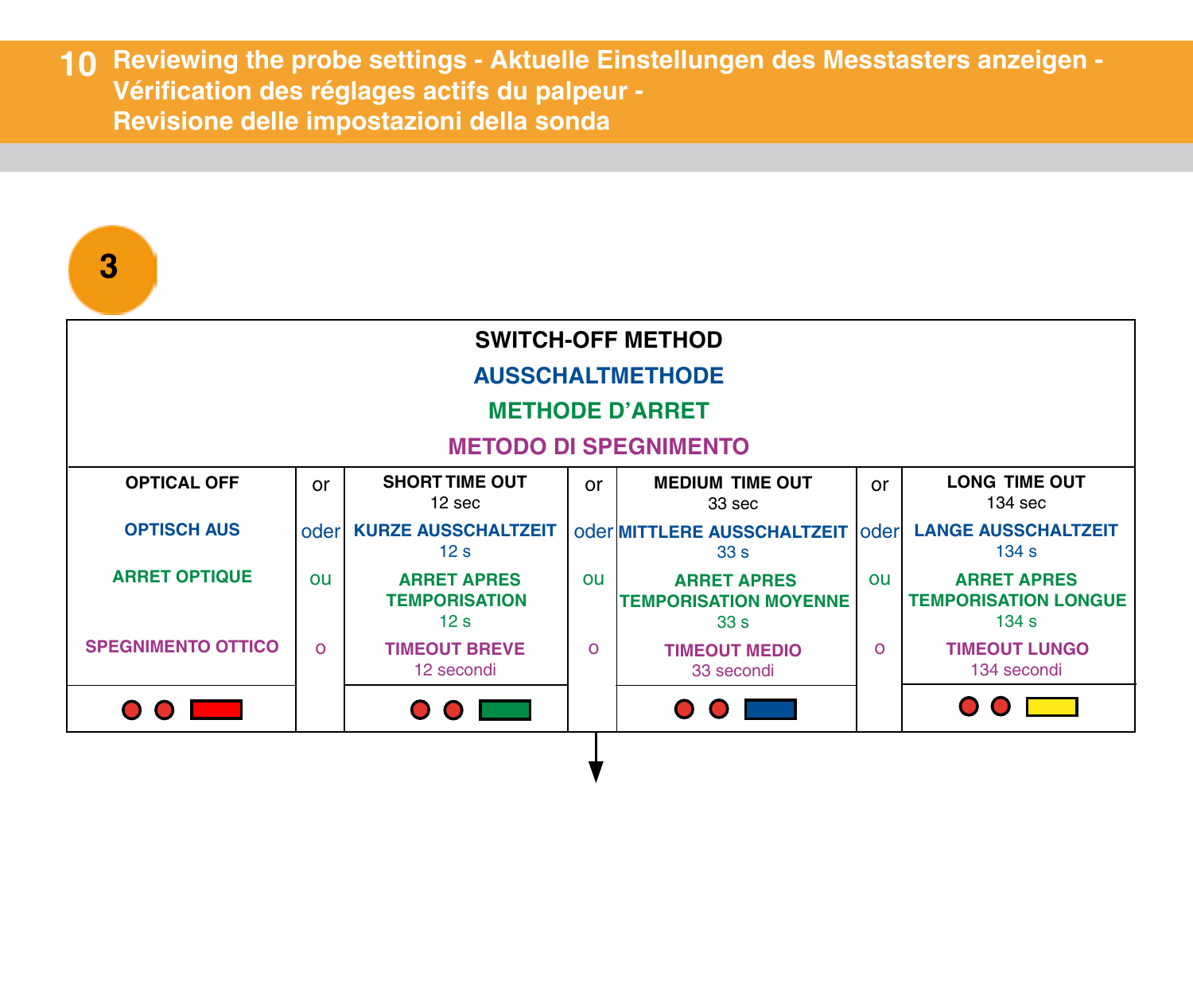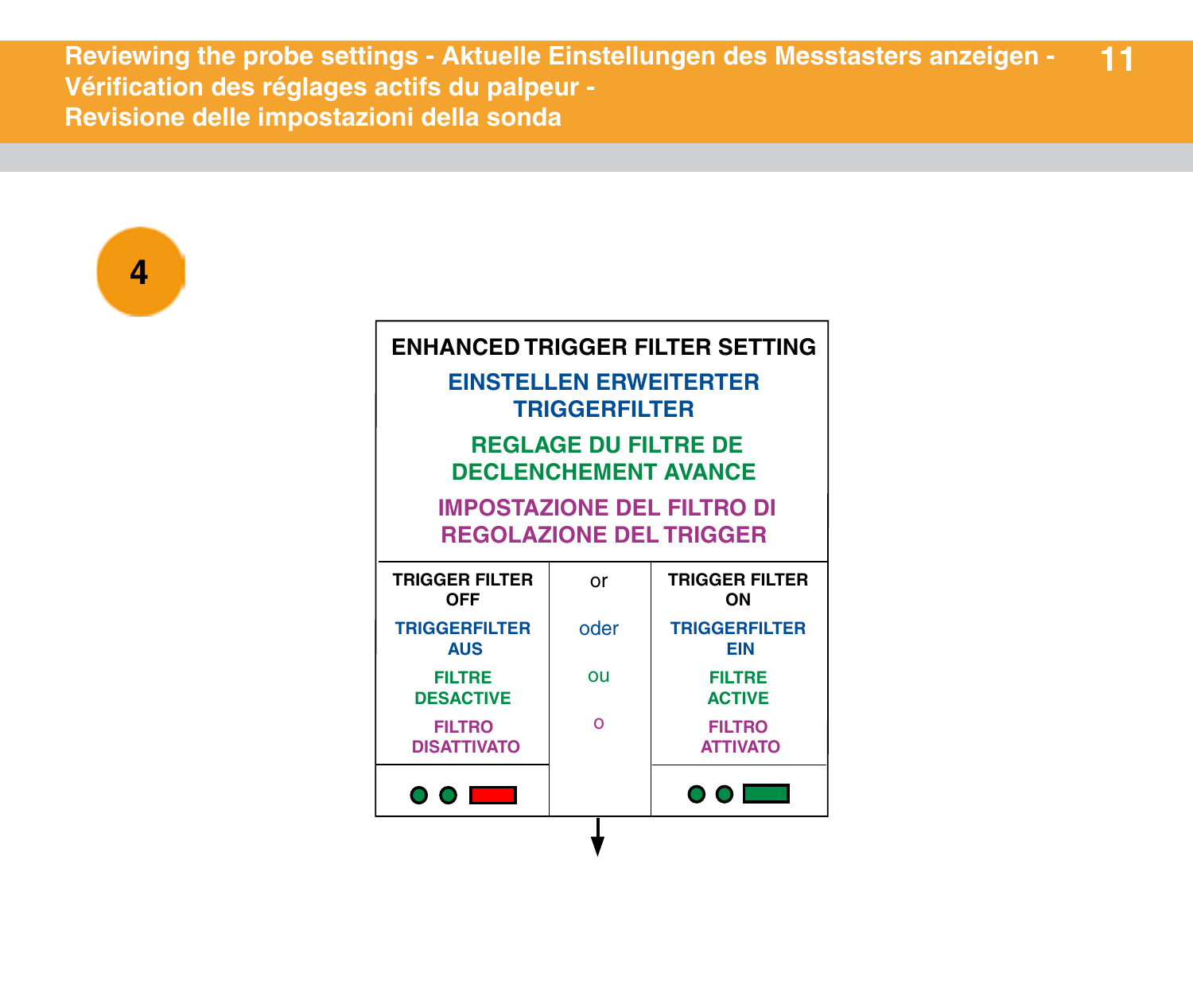**5**

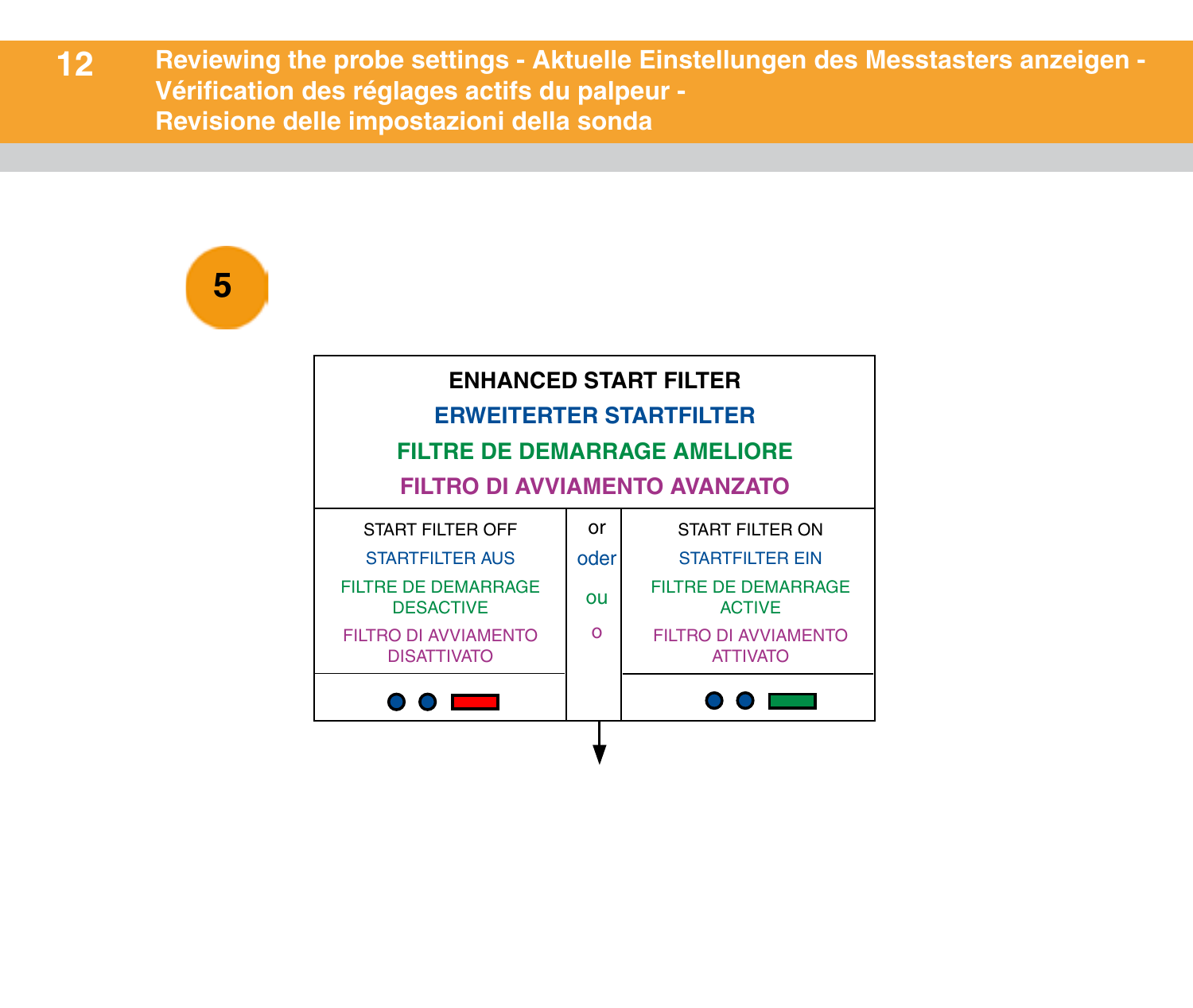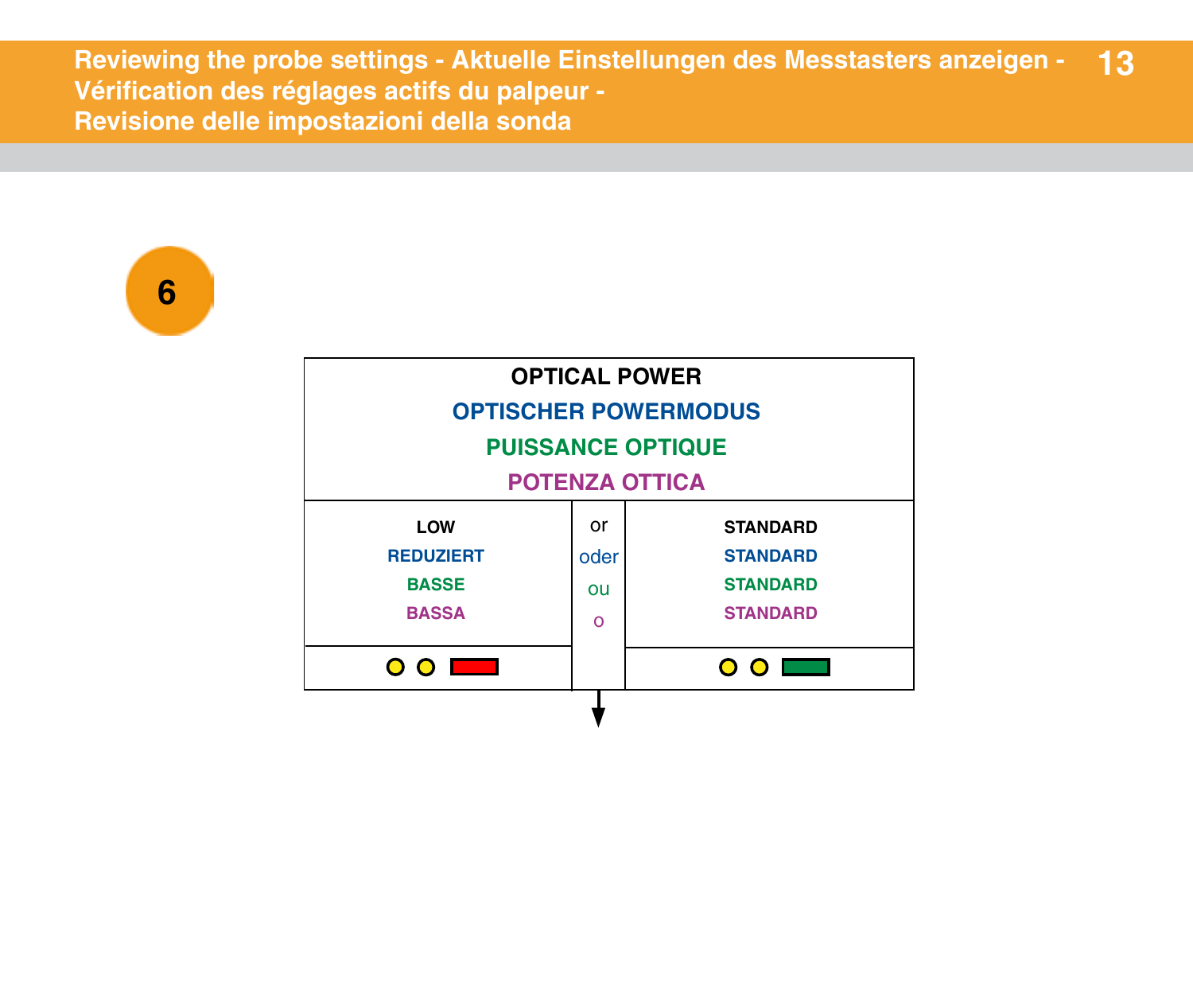



**SONDA IN MODALITÀ STANDBY**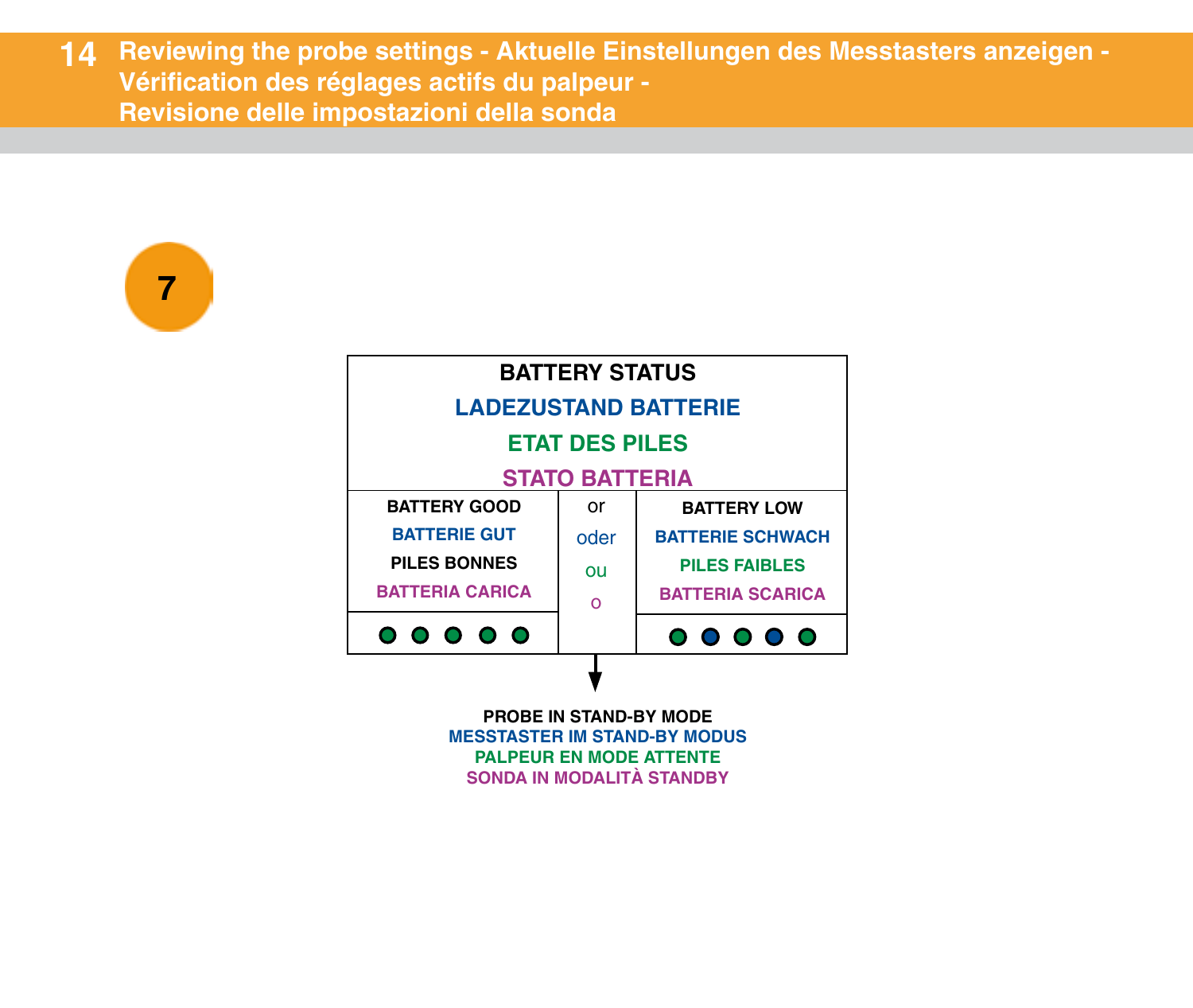**Mounting the probe on a shank - Montage Messtaster/Werkzeugaufnahme 15 - Montage de l'OMP400 sur cône - Montaggio su cono di OMP400**

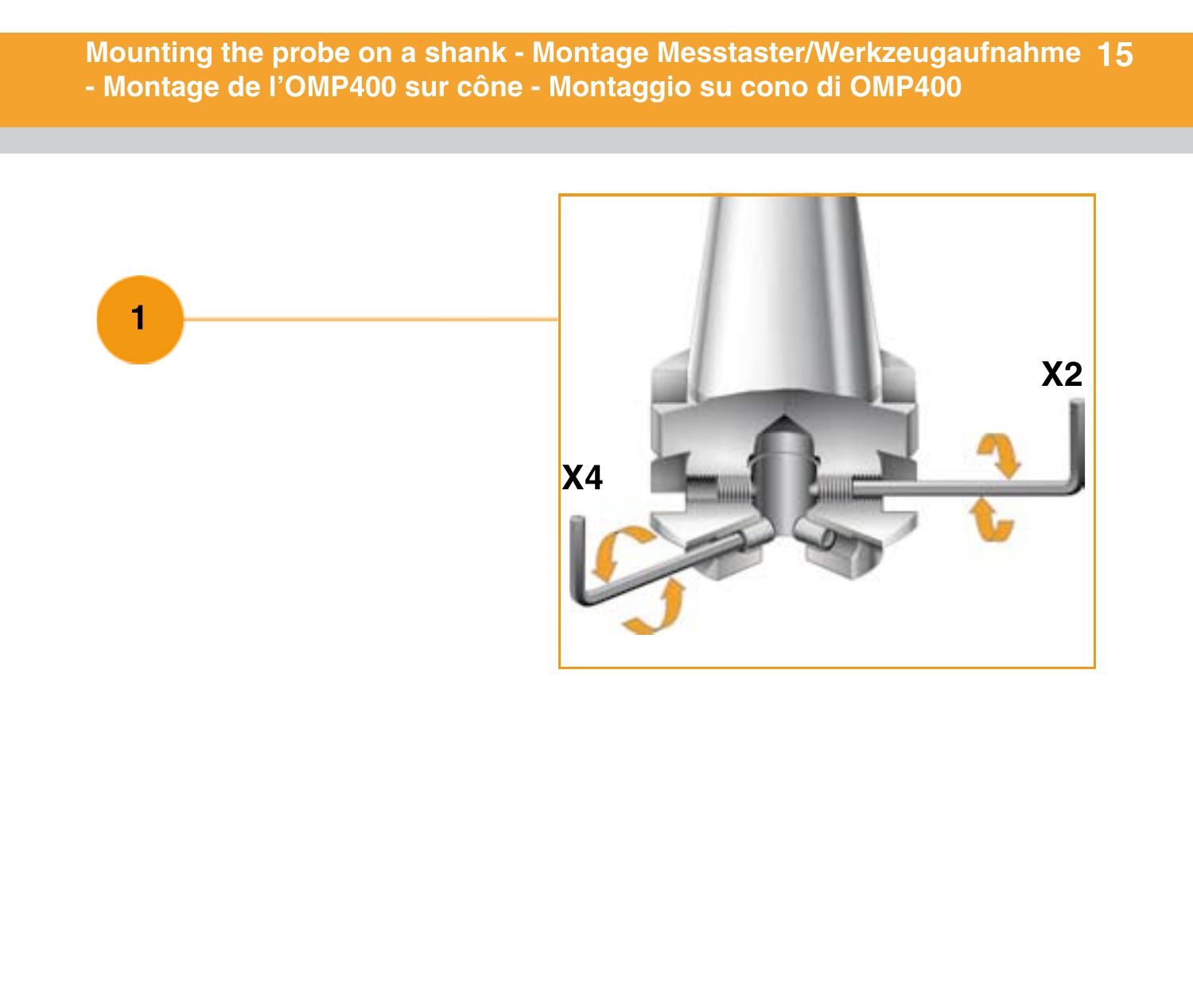**Mounting the probe on a shank - Montage Messtaster/Werkzeugaufnahme - Montage de l'OMP400 sur cône - Montaggio su cono di OMP400**

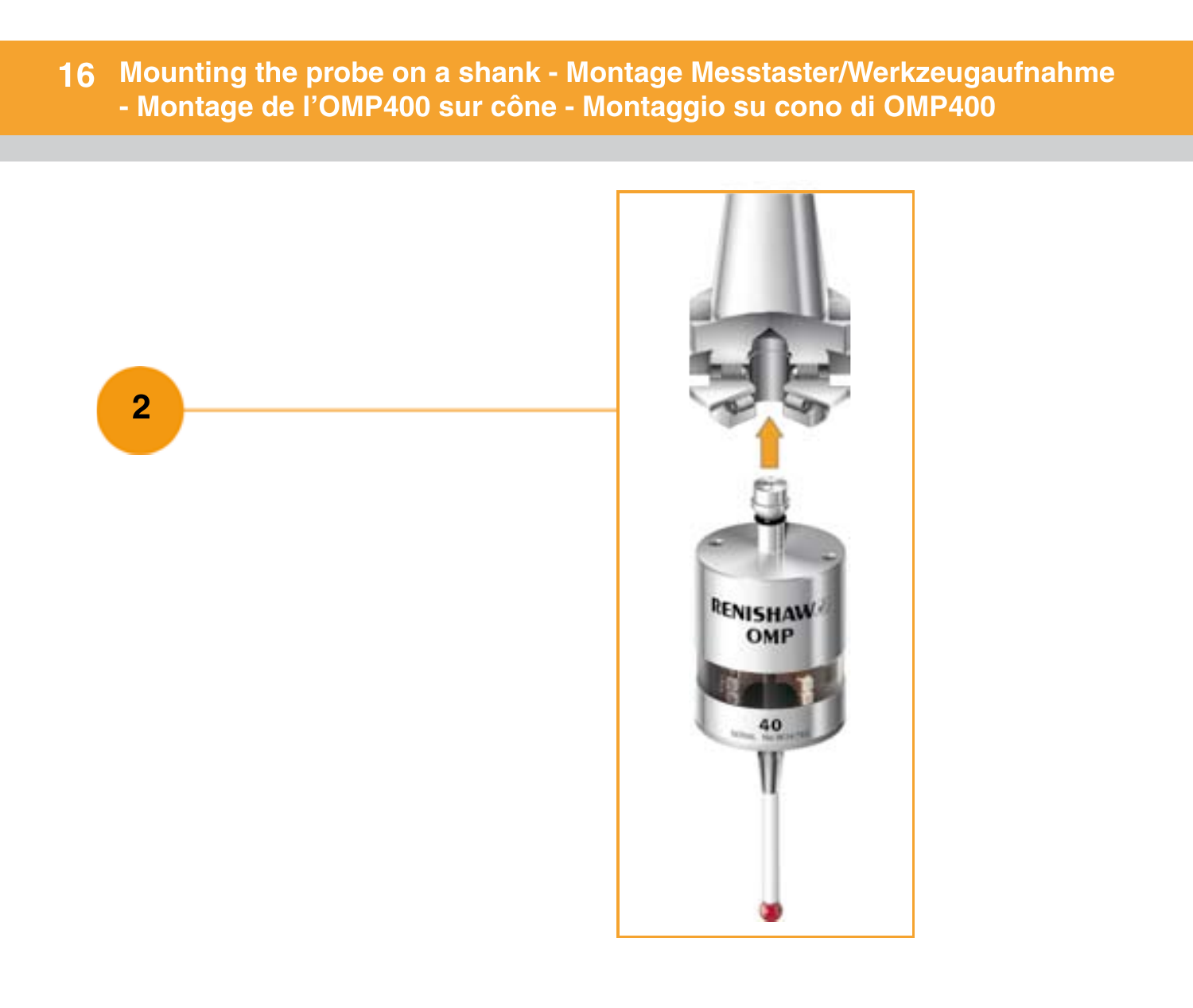**Mounting the probe on a shank - Montage Messtaster/Werkzeugaufnahme 17 - Montage de l'OMP400 sur cône - Montaggio su cono di OMP400**

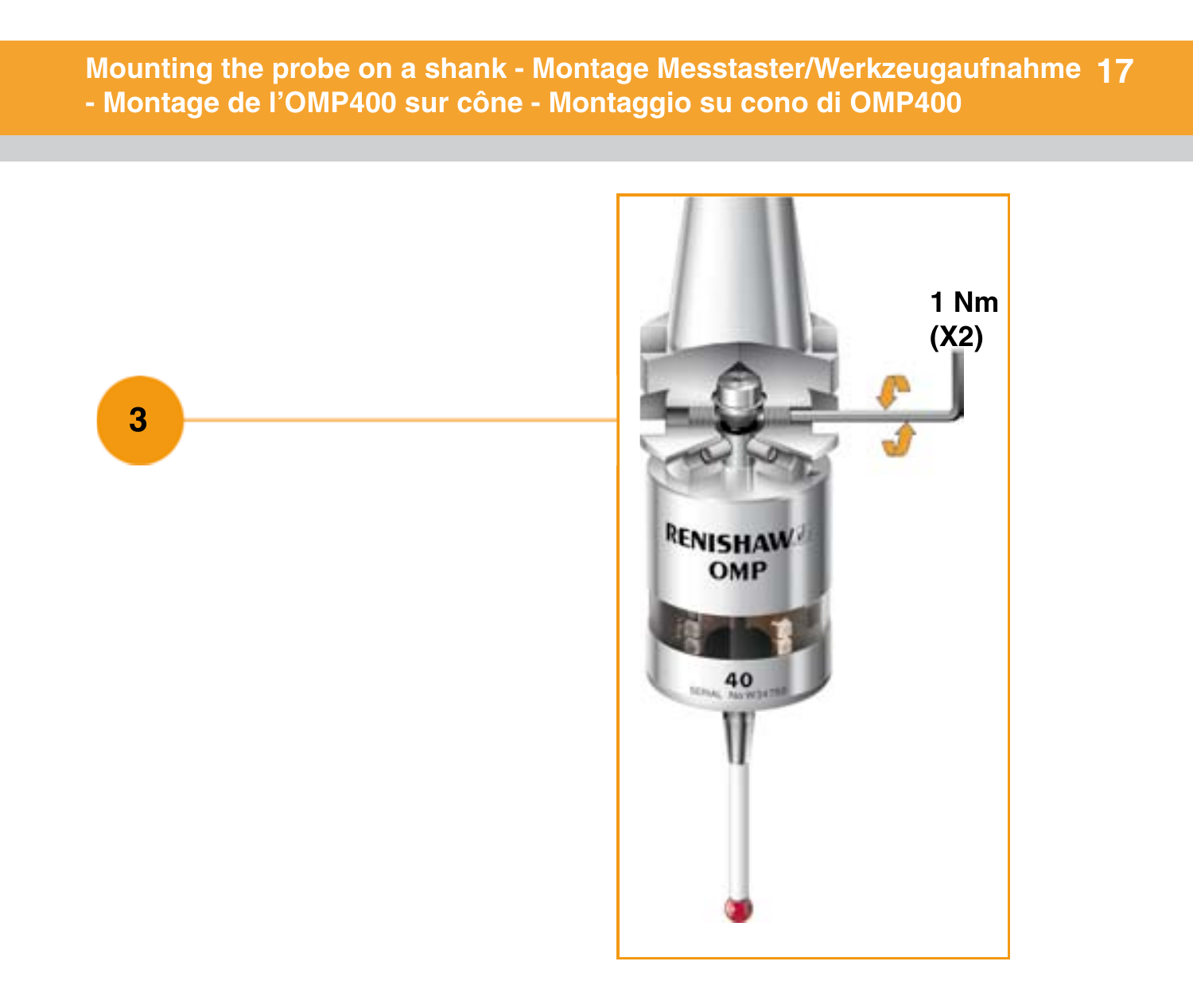**18 Stylus on-centre adjustment - Tastereinsatz auf Mitte einstellen - Centrage du stylet - Centratura dello stilo**

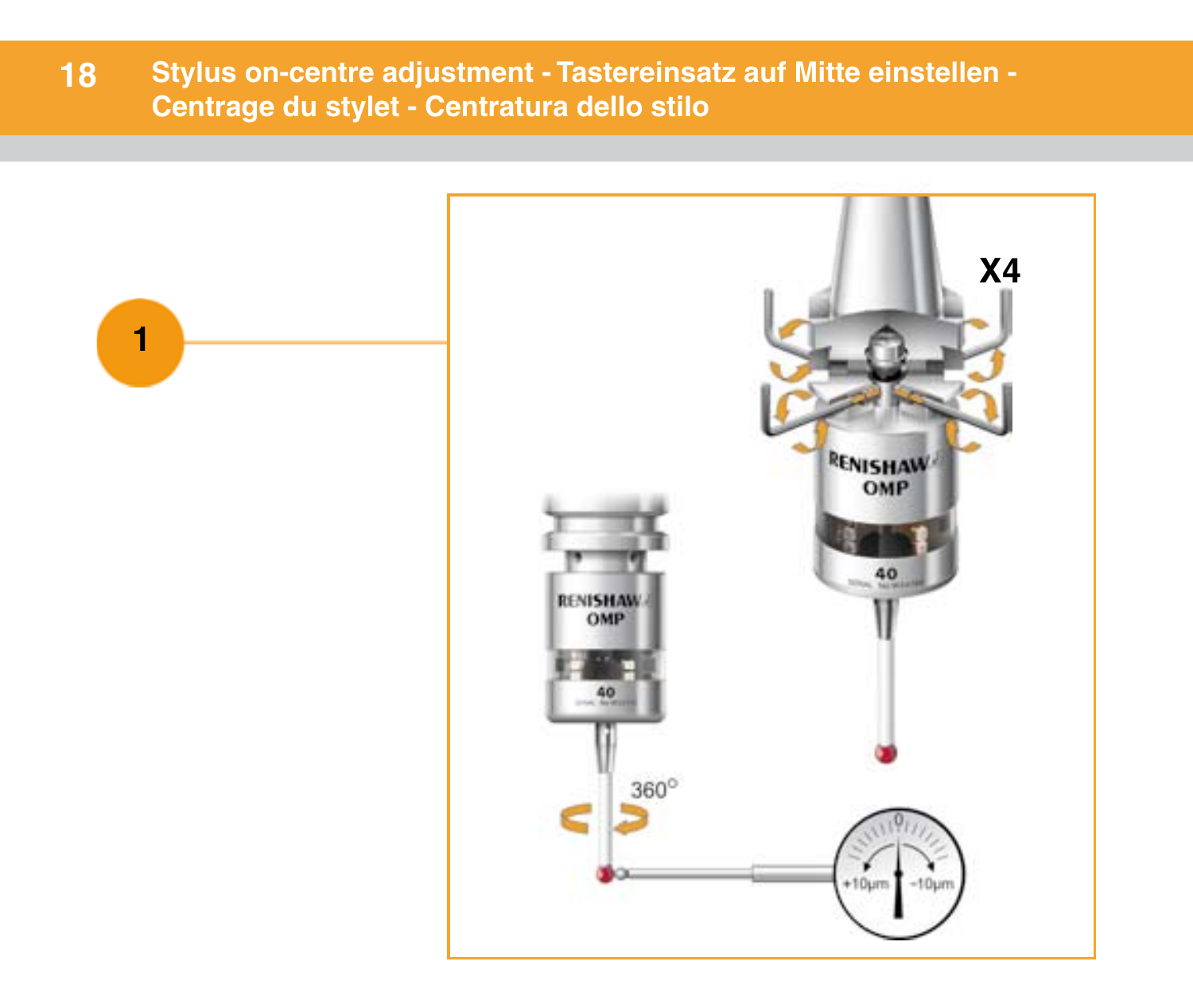**Stylus on-centre adjustment - Tastereinsatz auf Mitte einstellen - Centrage du stylet - Centratura dello stilo**



**19**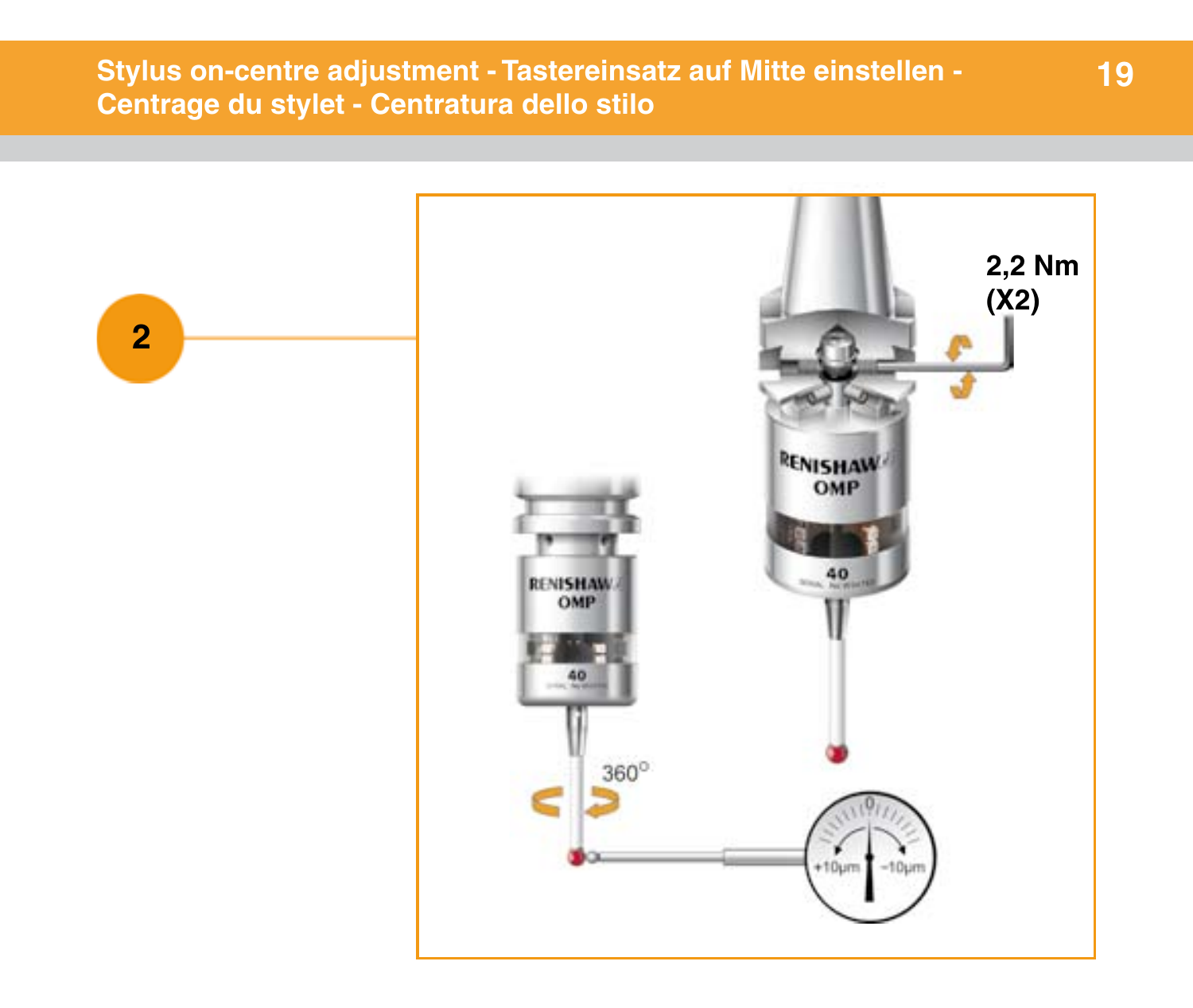**Stylus on-centre adjustment - Tastereinsatz auf Mitte einstellen - Centrage du stylet - Centratura dello stilo 20**

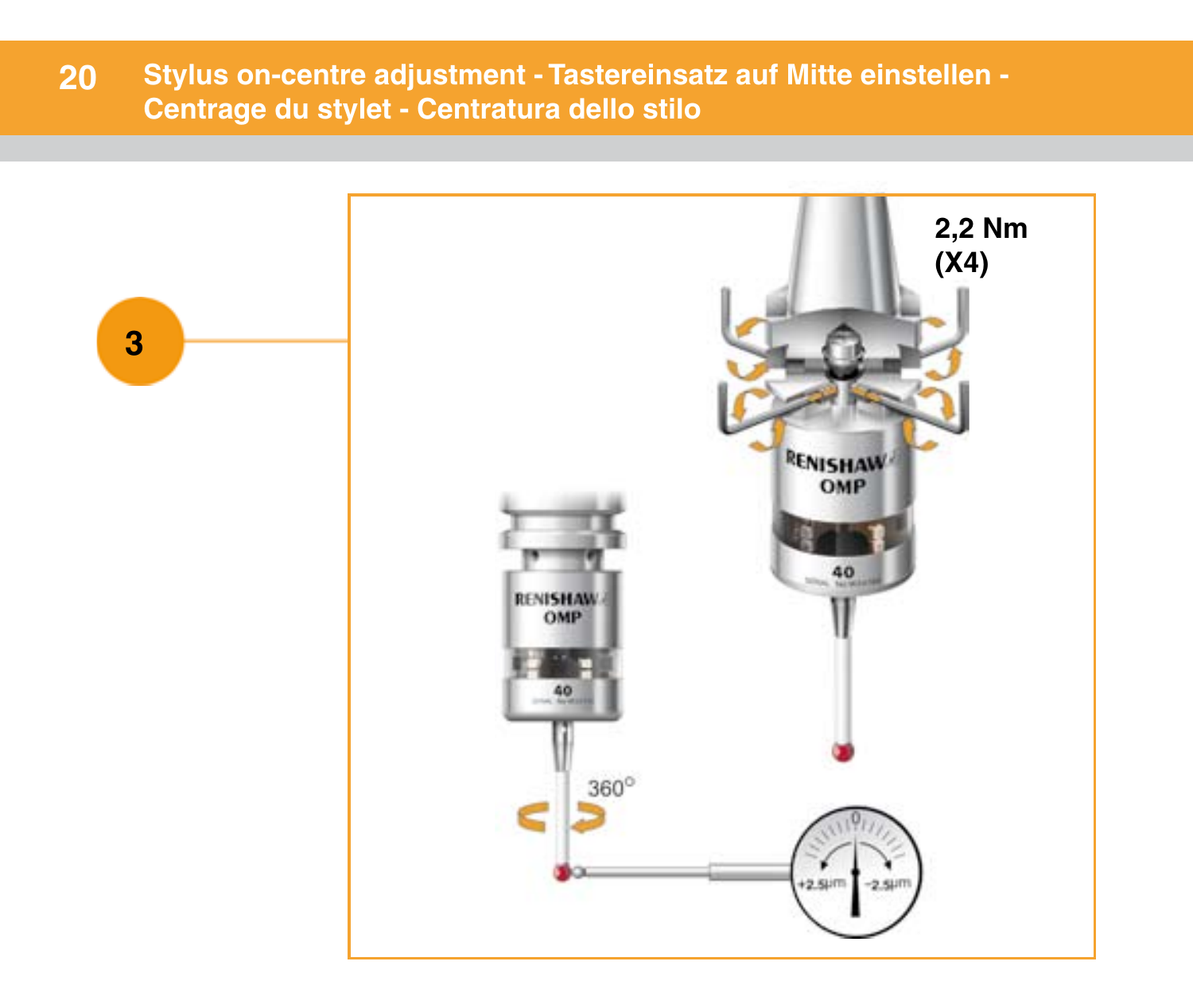Use clean cloth. Verwenden Sie ein sauberes Tuch. Utilisez un chiffon propre. Usare un panno pulito.

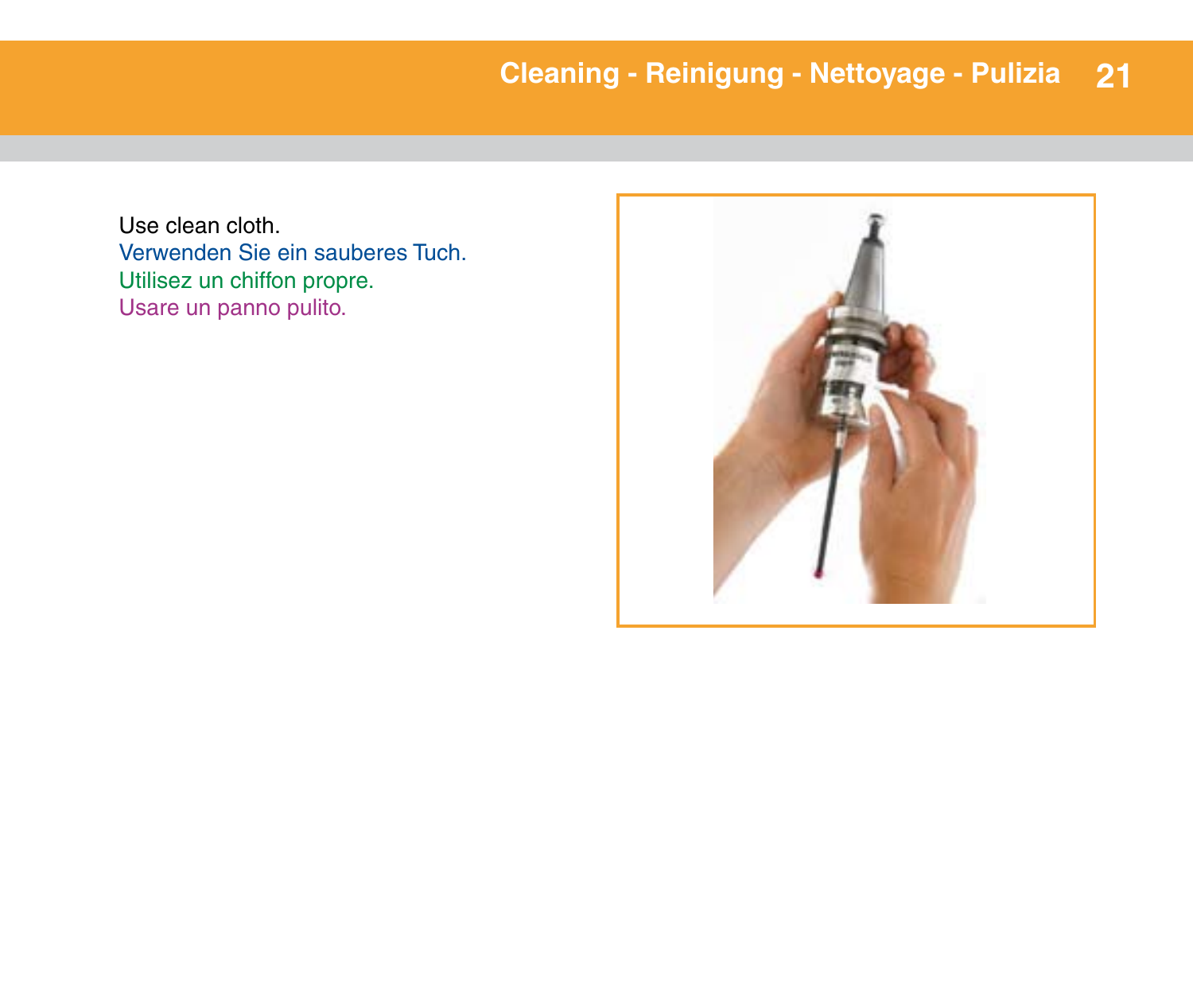# http://www.renishaw.com/omp40



**OMP40 installation and user's guide**

**OMP40 Installations- und Benutzerhandbuch**

**Manuel d'installation et d'utilisation OMP40**

**Manuale di installazione e Manuale dell'utente OMP40**